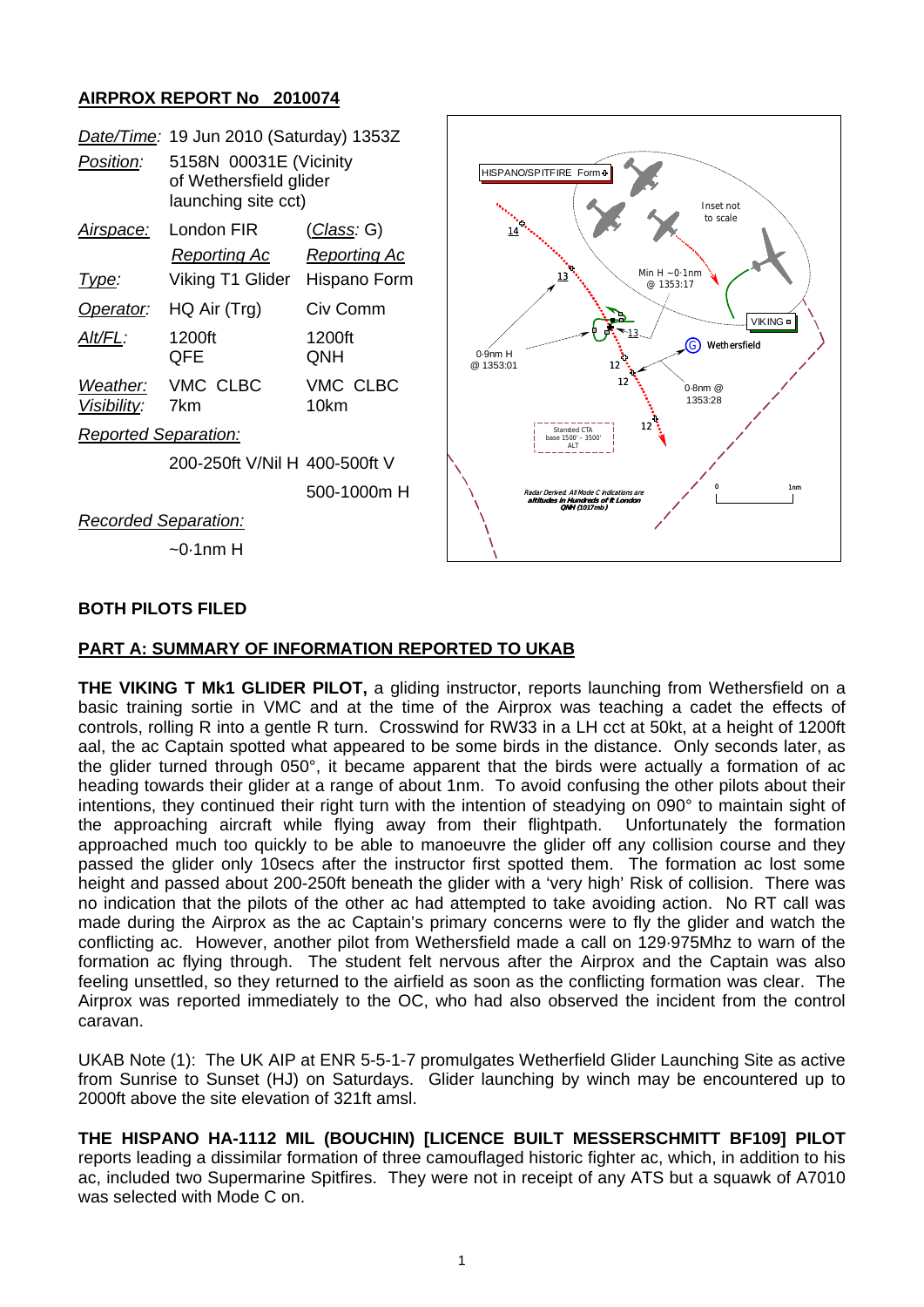Departing from Duxford under VFR at 180kt, he was leading the formation around the Stansted CTR. Flying at an altitude of 1200ft beneath a cloud-base of 3000ft there were heavy showers around but he was maintaining VMC and was some 5km clear of cloud with an in-flight visibility of 10km. Turning his formation to fly through the gap between Wethersfield and the Stansted CTR, heading 150° the white glider was seen in a gap above and ahead of the formation at a range of about 1000m. The formation was turned slightly R and descended to increase the separation. Minimum vertical separation was 400-500ft; horizontal separation was 500-1000m as the glider passed to port (E). He assessed there was 'no threat' and the Risk 'none'.

**THE VIKING GLIDER PILOT'S** unit added that subsequent to the Airprox, Essex Radar and Farnborough Radar were contacted by telephone in an attempt to trace the other ac involved, but it could not be confirmed whether they were in receipt of an ATS from either Unit. Southend ATC confirmed that a formation was routeing from Duxford to the S Coast for an airshow.

One of the formation pilots contacted the VGS to explain that they had to avoid a rain shower near Finchingfield [about 1½nm SSW of Wethersfield] which lead them to fly closer to Wethersfield glider launching site than they had intended. The formation had been aware that the VGS was active and had seen the glider. It was suggested that the Spitfire in the leader's 7 o'clock had moved away from the glider towards the Spitfire in the 5 o'clock position. The operating frequency of Wethersfield was given to the formation pilot so that a call can be made; they will in future avoid the site by a bigger distance.

UKAB Note (2): The Stansted Radar recording displays the track of a glider intermittently that is perceived to be the subject Viking glider, as the Hispano/Spitfire mixed formation leader approaches the vicinity from the NW indicating 1400ft unverified Mode C London QNH (1017mb). The Viking contact manoeuvres in a similar manner to that reported – turning R easterly – and passing ahead of the formation lead from R – L as the latter descends to 1300ft London QNH passing 0·1nm SW of the Viking at a position about 1nm WNW of Wethersfield Glider Launching Site when the Airprox occurred at 1353:17. The formation lead, now indicating 1200ft London QNH, makes a slight alteration of course before passing 0·8nm abeam Wethersfield at the closest point and clearing to the SE.

**HQ AIR (TRG)** comments that as the formation planned to fly close to the Wethersfield glider launch site it was disappointing that they did not have the Wethersfield operating frequency that would have given them an opportunity to make a call about the formation's weather avoid and enabled information to be exchanged. As the crews involved saw each other with sufficient time prior to the CPA they could formulate their actions to reduce the actual risk of collision. It is worthy of note that a member of the formation contacted the VGS to discuss the incident and explained first hand what they were trying to do. This has enabled those involved to have a better understanding of the occurrence and the formation now has the Wethersfield operating frequency.

### **PART B: SUMMARY OF THE BOARD'S DISCUSSIONS**

Information available included reports from the pilots of both ac, radar video recordings and a report from the appropriate operating authority.

Although momentarily mistaken, it was apparent from the Viking glider pilot's report that she had realized the true situation almost immediately when the 3ac formation was acquired approaching from the NW about 1nm away. The radar recording reflects that this was probably as soon as could reasonably be expected given the glider's right turn and overall geometry of the situation, but it gave the glider pilot little opportunity to manoeuvre away from the historic ac formation. Pilot Members agreed that the decision to stay predictable was a sensible reaction; however, it was stressed that it is often helpful to apply bank in these circumstances to display the largest possible aspect to the approaching pilot and thereby enhance the white glider's conspicuity against the background terrain. Nevertheless, the glider pilot's R turn through 050° onto E had some value as avoiding action and